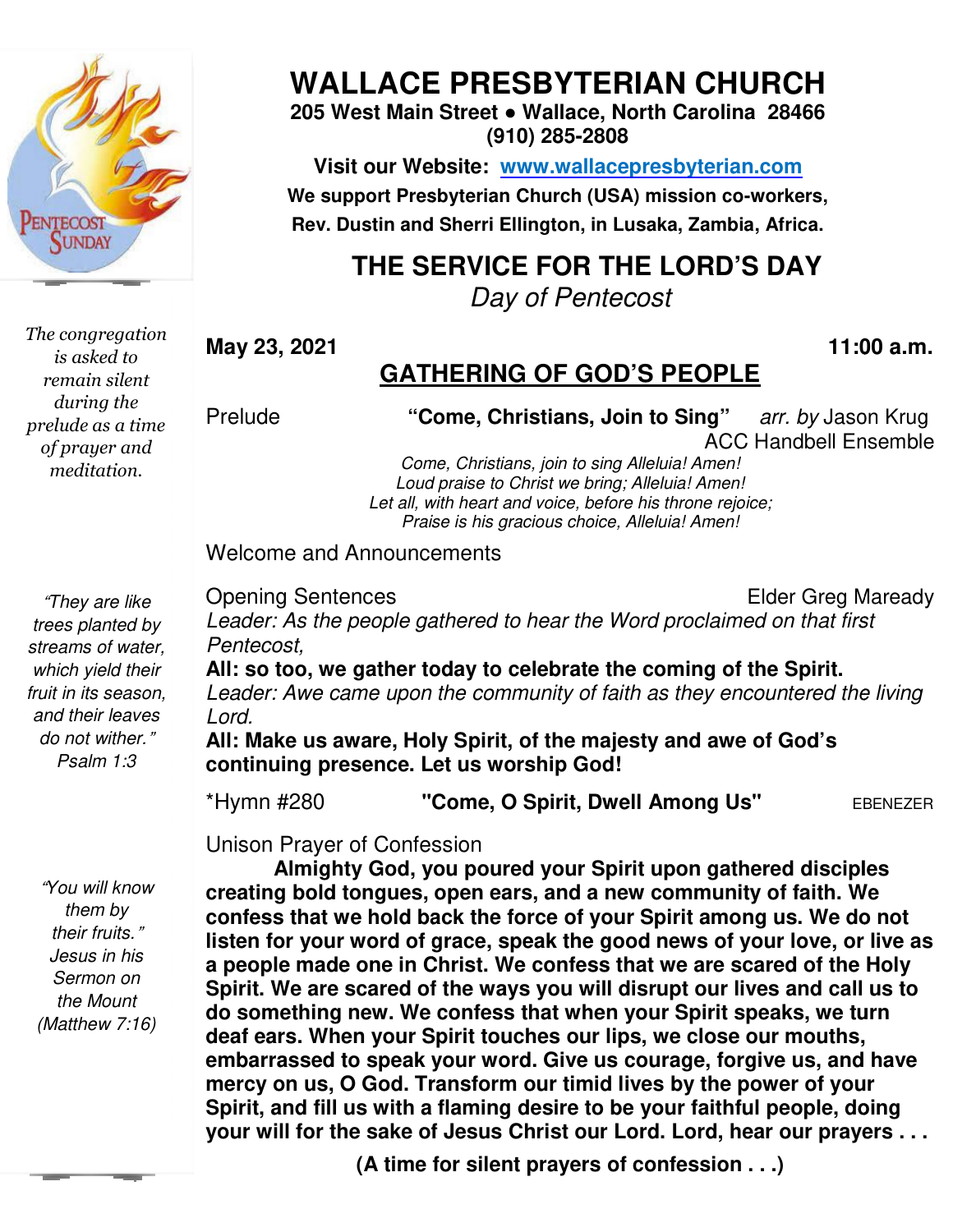"*If we live by the Spirit, let us also be guided by the Spirit.*" *Galatians 5:25* 

Choral Assurance of Pardon: Hymn #288 **"Spirit of the Living God"** 

**Spirit of the living God, fall afresh on me. Spirit of the living God, fall afresh on me. Melt me; mold me; fill me; use me. Spirit of the living God, fall afresh on me.** 

Gloria Patri **Glory Be to the Father Glory be to the Father, and to the Son, and to the Holy Ghost; as it was in the beginning, is now, and ever shall be, world without end. Amen, amen.** 

#### **PROCLAIMING GOD'S WORD**

Children's Sermon

Prayer for Illumination

**Holy and gracious God, may your Holy Spirit give us a spirit of wisdom and revelation, so that, with the eyes of our hearts enlightened, we may know the hope to which Christ has called us, the riches of his glorious inheritance among us, and the greatness of his power for those who believe. Amen.** 

New Testament Lesson *Acts 2:1-13* Elder Greg Maready Epistle Lesson *Galatians 5:16-26* 

Sermon **Dr. Philip K. Gladden** 

"**Your Recommended Daily Allowance of Fruit**"

Pastoral Prayer with the Lord's Prayer

**Our Father who art in heaven, hallowed be Thy name. Thy kingdom come, Thy will be done, on earth as it is in heaven. Give us this day our daily bread; and forgive us our debts, as we forgive our debtors; and lead us not into temptation, but deliver us from evil. For Thine is the kingdom and the power and the glory, forever. Amen.** 

### **GIVING THANKS TO GOD**

Presentation of Tithes and Offerings

Offertory **"Every Time I Feel the Spirit"** *arr. by* Lloyd Larson *Every time I feel the Spirit moving in my heart, I will pray. Ye, every time I feel the Spirit moving in my heart, I will pray.*

"*The fruit of the Spirit is a gift of God, and only He can produce it. They who bear it know as little about it as the tree knows of its fruit. They know only the power of Him on whom their life depends.*" *Dietrich Bonhoeffer (1906- 1945), German Lutheran pastor and theologian, killed by the Nazis* 

"*We lift our voices; we lift our hands; we lift our lives up to you; we are an offering. Lord, use our voices; Lord, use our hands; Lord, use our lives; they are yours: we are an offering.*" *Hymn #710,* "*We Lift Our Voices,*" *in Glory to God*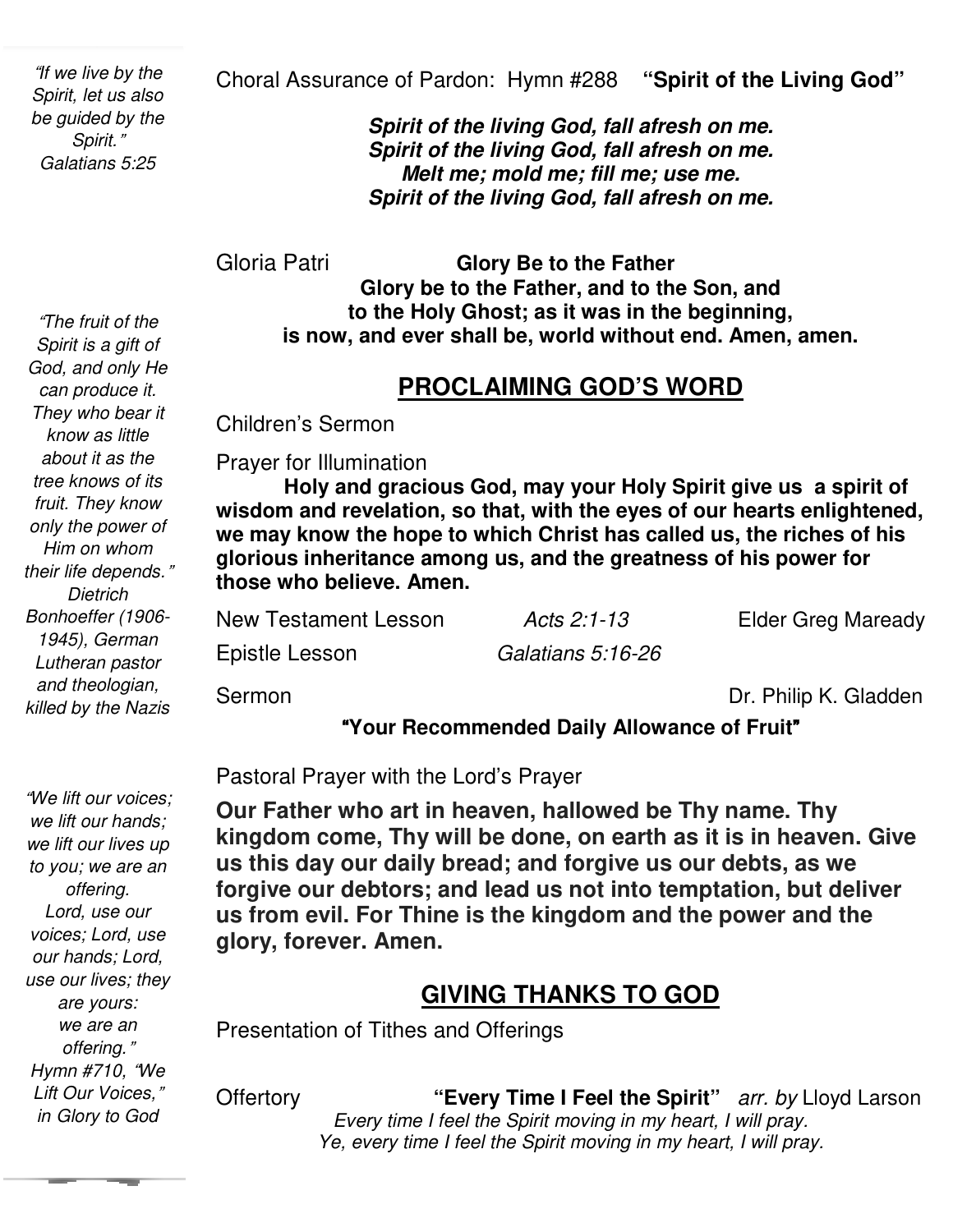\*Doxology and Prayer of Dedication

*Praise God from whom all blessings flow; Praise Praise Him all creatures here below; Praise Praise Him above ye heavenly host; Praise Father, Father, Son, and Holy Ghost. Amen.* 



The Affirmation of Faith: *From* "*A Brief Statement of Faith*" *of the Presbyterian Church (U.S.A.)* 

and the communion of the Holy Spirit, we trust in the one triune God, the Holy One of Israel, In life and in death we belong to God. **Through the grace of our our Lord Jesus Christ, the love of God,**  whom alone we worship and serve.

 **sets us free to accept ourselves ourselves and to love God and neighbor, we strive to serve Christ Christ in our daily tasks We trust in God the Holy Holy Spirit, everywhere the giver and and renewer of life. The Spirit justifies us by by grace through faith, and binds us together with with all believers**  in the one body of Christ, the Church. **The same Spirit who inspired the prophets prophets and apostles rules our faith and life in in Christ through Scripture, engages us through the Word proclaimed, claims us in the waters of of baptism, feeds us with the bread of of life and the cup of salvation, and calls women and men men to all ministries of the church. In a broken and fearful world the Spirit gives us courage to pray without ceasing, to witness among all peoples peoples to Christ as Lord and Savior, to unmask idolatries in Church Church and culture, to hear the voices of peoples peoples long silenced, and to work with others for justice, freedom, and peace. In gratitude to God, empowered empowered by the Spirit, and to live holy and joyful joyful lives, even as we watch for God** '**s new heaven and new earth, praying,** "**Come, Lord Jesus!** "

**With believers in every time time and place, we rejoice that nothing in in life or in death can separate us from the the love of God in Christ Jesus our Lord.** 

\*Hymn #408 **"There's** "There's a Sweet, Sweet Spirit"